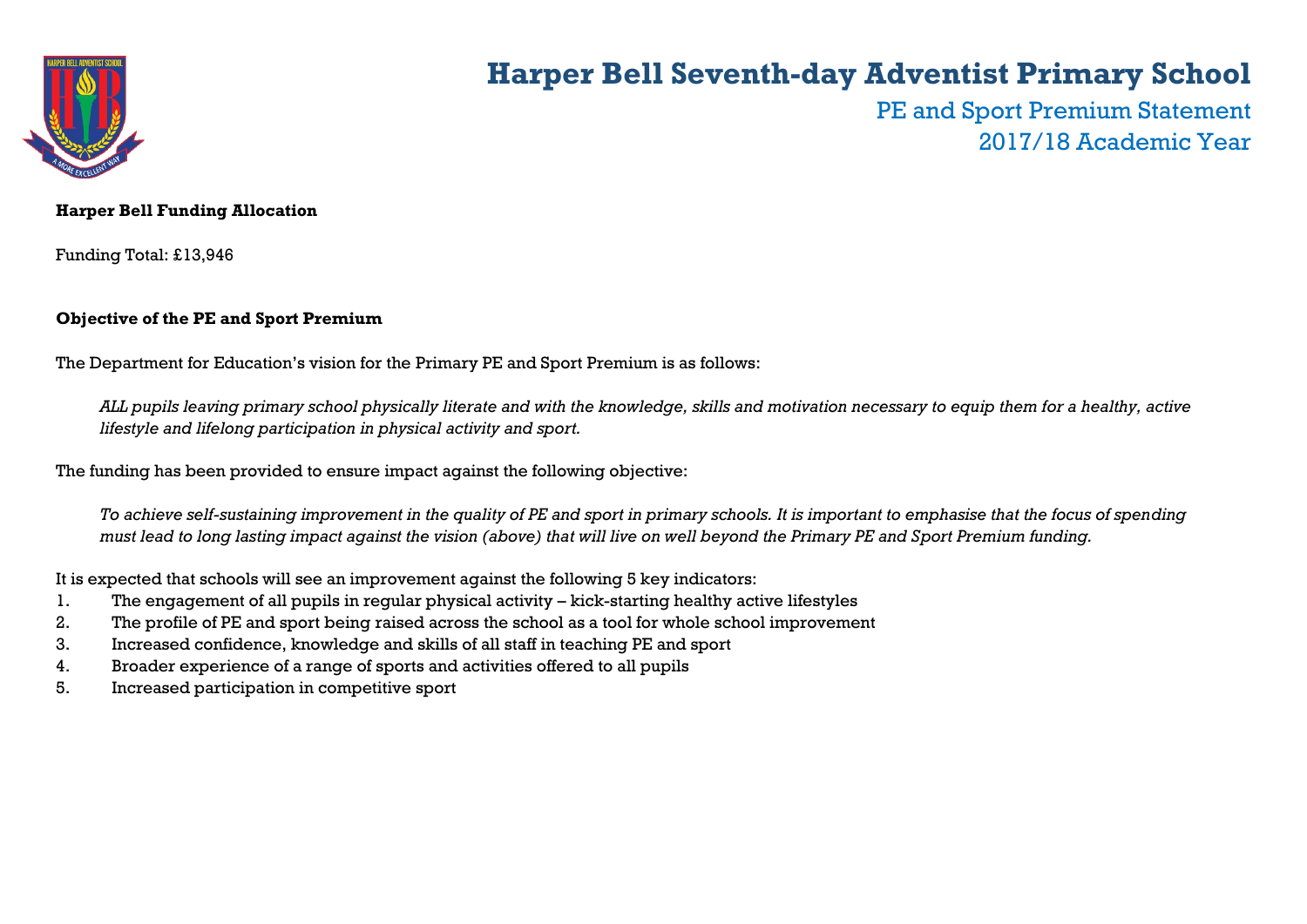## **PE and Sport Premium Action Plan and Expenditure 2017/2018**

| <b>Key Indicator</b>                                                                                                          | <b>Action</b>                                                                        | <b>2016/2017 Review</b>                                                                                                                                                                                                                                                                                                                                                                                                                                                  | <b>2017/2018 Actions</b>                                                                                                                                                                                                                                                                                                                 | 2017/2018 Desired Impact                                                                                                                                                                                                                                                                                                                                                                                                                                                                                   | End of 2017/18 Review                                                                                                                                                                                                                                        |
|-------------------------------------------------------------------------------------------------------------------------------|--------------------------------------------------------------------------------------|--------------------------------------------------------------------------------------------------------------------------------------------------------------------------------------------------------------------------------------------------------------------------------------------------------------------------------------------------------------------------------------------------------------------------------------------------------------------------|------------------------------------------------------------------------------------------------------------------------------------------------------------------------------------------------------------------------------------------------------------------------------------------------------------------------------------------|------------------------------------------------------------------------------------------------------------------------------------------------------------------------------------------------------------------------------------------------------------------------------------------------------------------------------------------------------------------------------------------------------------------------------------------------------------------------------------------------------------|--------------------------------------------------------------------------------------------------------------------------------------------------------------------------------------------------------------------------------------------------------------|
| Increased<br>engagement of<br>all pupils in<br>regular physical<br>activity - kick-<br>starting healthy<br>active lifestyles. | <b>Sports</b><br>leaders'<br>training                                                | In March 2017, Ofsted<br>noted: The school provides<br>a wide variety of leadership<br>opportunities that pupils<br>enthusiastically embrace.<br>Consequently, pupils are<br>increasingly confident,<br>mature, articulate and proud<br>of their school.<br>House captains supported<br>with the facilitation of<br>sports day<br>Year six children were<br>given the responsibility of<br>supporting dinner<br>supervisors with sporting<br>activity during dinnertime. | Six year five/six pupils to<br>be trained as sports<br>leaders each term; a<br>minimum of 18 pupils in<br>total across the academic<br>year;<br>Sports leaders to receive<br>$\bullet$<br>weekly training (minimum<br>of 60 minutes) to equip<br>them with the skills and<br>knowledge required to<br>lead their peers through<br>sport; | The number of behaviour<br>issues arising during<br>dinnertime to decrease<br>owing to the increased<br>engagement of pupils in<br>activities planned and<br>delivered by sports leaders<br>Increased confidence and<br>self-esteem of the sports<br>leaders, some of whom will<br>be picked from the most<br>challenging pupils in year<br>six. The role of a sports<br>leader will be used as a<br>mentoring tool aimed at<br>engaging pupils who<br>sometimes struggle in class<br>but excel at sports. | Met criteria for Your<br>$\bullet$<br>School Games Gold<br>award<br>Greater proportion of<br>$\bullet$<br>pupils engaged during<br>dinnertime<br>An average of four<br>$\bullet$<br>different sporting<br>activities available for<br>children at dinnertime |
|                                                                                                                               | Increase the<br>number of<br>intra-sporting<br>events via the<br><b>House system</b> | Two intra-school sporting<br>events were held in<br>2016/17 sports day and<br>dodge ball); 100% of pupils<br>participated in at least one<br>of these events                                                                                                                                                                                                                                                                                                             | Half-termly intra-House<br>$\bullet$<br>sporting competitions<br>These competitions will be<br>planned and delivered by<br>the sports leaders                                                                                                                                                                                            | Sports Leaders to gain in<br>confidence and stature;<br>increased leadership skills<br>More children engaged<br>$\bullet$<br>during dinnertime; reduction<br>in challenging behaviour<br><b>Embedding of House System</b><br>via increased partisan<br>feeling towards House<br>$100\%$ of children to<br>$\bullet$<br>participate in at least one<br>intra-house competition;<br>50% of children to<br>participate in a minimum of<br>three intra-house<br>competitions                                   | All children represented<br>their House in an intra-<br>school sporting event<br>Met criteria for Your<br>$\bullet$<br>School Games Gold<br>award                                                                                                            |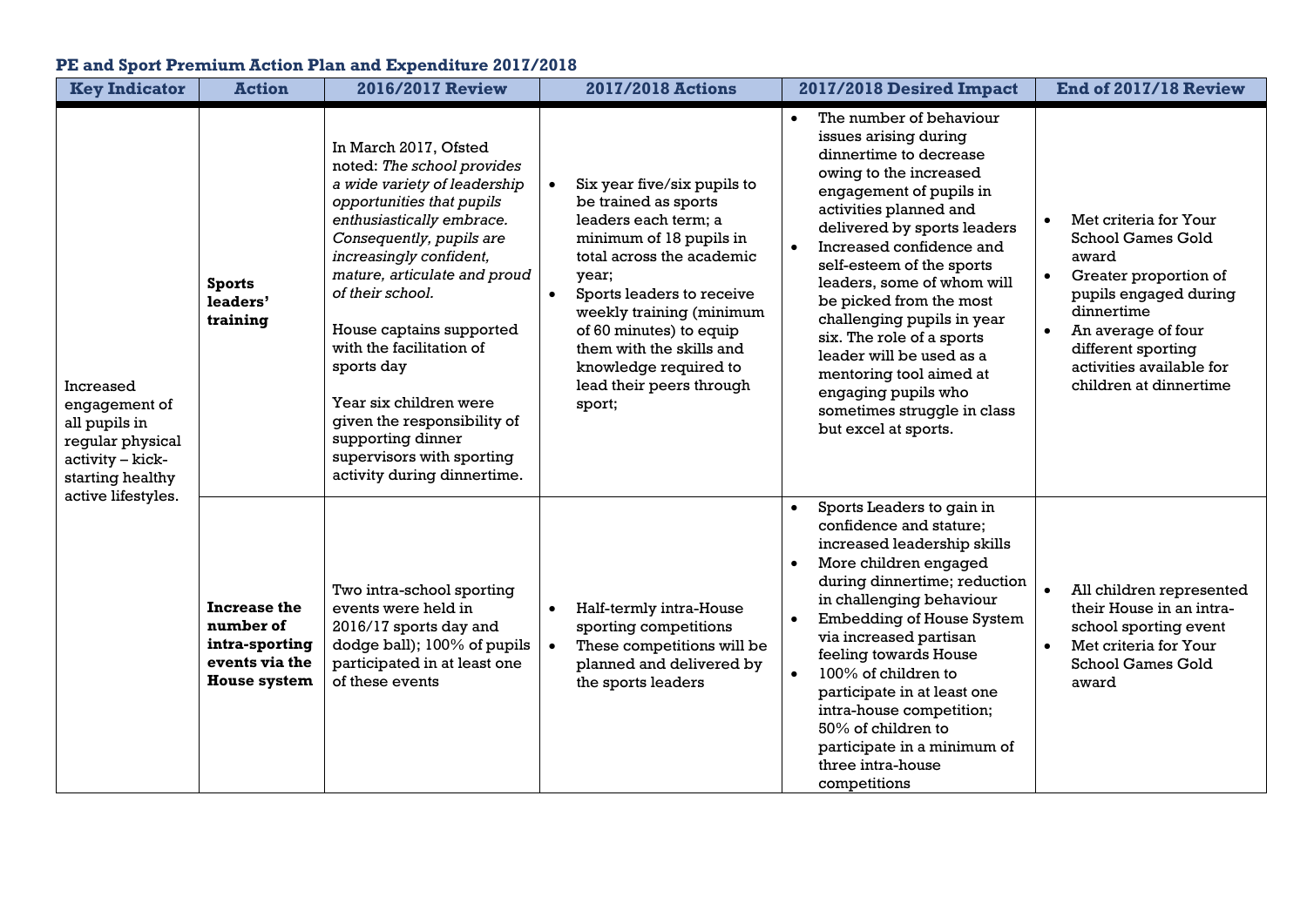|  | Start extra-<br>curricular<br>sports clubs<br>aimed at<br>pupils with a<br>sporting<br>talent | Extra-curricular sporting<br>clubs were held during of<br>2016/2017; one club a night<br>aimed at all pupils; clubs<br>were specifically aimed at<br>increasing the number of<br>children participating in<br>physical activity.                            | A qualified sports coach<br>will lead all extra-<br>curricular sporting clubs<br>Talented pupils to be<br>identified, added to the<br>gifted and talented list and<br>targeted for coaching.                                                                                                                                                                                                                            | HBSDA to have more teams<br>$\bullet$<br>competing in competitive<br>inter-school sport during<br>2017/18 than ever before; in<br>2016/17 we competed in<br>boys' football and athletics.<br>In 2018/19, we will compete<br>in completive inter-schools<br>sport in football, netball,<br>cricket, athletics, basketball,<br>table tennis, hockey,<br>rounders as a minimum.<br>School to achieve School<br>Games Mark Bronze for the<br>first time ever. | Met criteria for Your<br>$\bullet$<br>School Games Gold<br>award<br>$\bullet$<br>Competitive sport<br>played:<br>Football – girls<br>$\circ$<br>and boys<br>Netball - mixed<br>$\circ$<br>Cricket<br>$\Omega$<br><b>Basketball</b><br>$\circ$<br>Rugby<br>$\circ$<br>Hockey<br>$\circ$<br>Tennis<br>$\Omega$<br>Table tennis<br>$\Omega$ |
|--|-----------------------------------------------------------------------------------------------|-------------------------------------------------------------------------------------------------------------------------------------------------------------------------------------------------------------------------------------------------------------|-------------------------------------------------------------------------------------------------------------------------------------------------------------------------------------------------------------------------------------------------------------------------------------------------------------------------------------------------------------------------------------------------------------------------|-----------------------------------------------------------------------------------------------------------------------------------------------------------------------------------------------------------------------------------------------------------------------------------------------------------------------------------------------------------------------------------------------------------------------------------------------------------|------------------------------------------------------------------------------------------------------------------------------------------------------------------------------------------------------------------------------------------------------------------------------------------------------------------------------------------|
|  | <b>Training for</b><br>all<br>dinnertime<br>supervisors                                       | A survey of dinner<br>supervisors showed they<br>lacked confidence in terms<br>of engaging children in<br>meaningful activities.<br>There were more<br>behaviour incidents during<br>dinnertime in 2016/17 than<br>at any other point in the<br>school day. | There are three new<br>members of staff who have<br>a responsibility for pupil<br>wellbeing at lunchtime.<br>Four dinnertime<br>$\bullet$<br>supervisors, two teaching<br>assistants and two learning<br>mentors to receive training<br>about how to engage<br>children during<br>dinnertime.<br>Support to be bought from<br>The City of Birmingham<br>Schools (pupil referral unit<br>for Birmingham City<br>Council) | The number of behaviour<br>issues arising during<br>dinnertime to decrease<br>owing to the increased<br>engagement of pupils in<br>activities planned and<br>delivered by sports leaders<br>Subject knowledge and<br>confidence of dinner<br>supervisors to increase due<br>to training<br>Pupil voice to illustrate<br>increased pupil happiness<br>and wellbeing during<br>dinnertimes                                                                  | Greater proportion of<br>$\bullet$<br>pupils engaged during<br>dinnertime<br>An average of four<br>different sporting<br>activities available for<br>children at dinnertime                                                                                                                                                              |
|  | Cost of<br>providing<br>children with<br>swimming<br>lessons                                  | Year 2 pupils went<br>swimming.                                                                                                                                                                                                                             | Sport premium to be used<br>to cover the cost of<br>transporting the pupils<br>from school to the baths.                                                                                                                                                                                                                                                                                                                | Year 3, 4 and 5 to receive a<br>minimum of six weeks<br>swimming lessons.<br>A minimum of 75% of year 4<br>and 5 pupils to be able to<br>swim competently,<br>confidently and proficiently<br>over a distance of at least 25<br>metres                                                                                                                                                                                                                    | Year 3, 4 and 5 received 6<br>$\bullet$<br>weeks of swimming each<br>100% of pupils improved<br>$\bullet$<br>as swimmers in terms of<br>distance covered                                                                                                                                                                                 |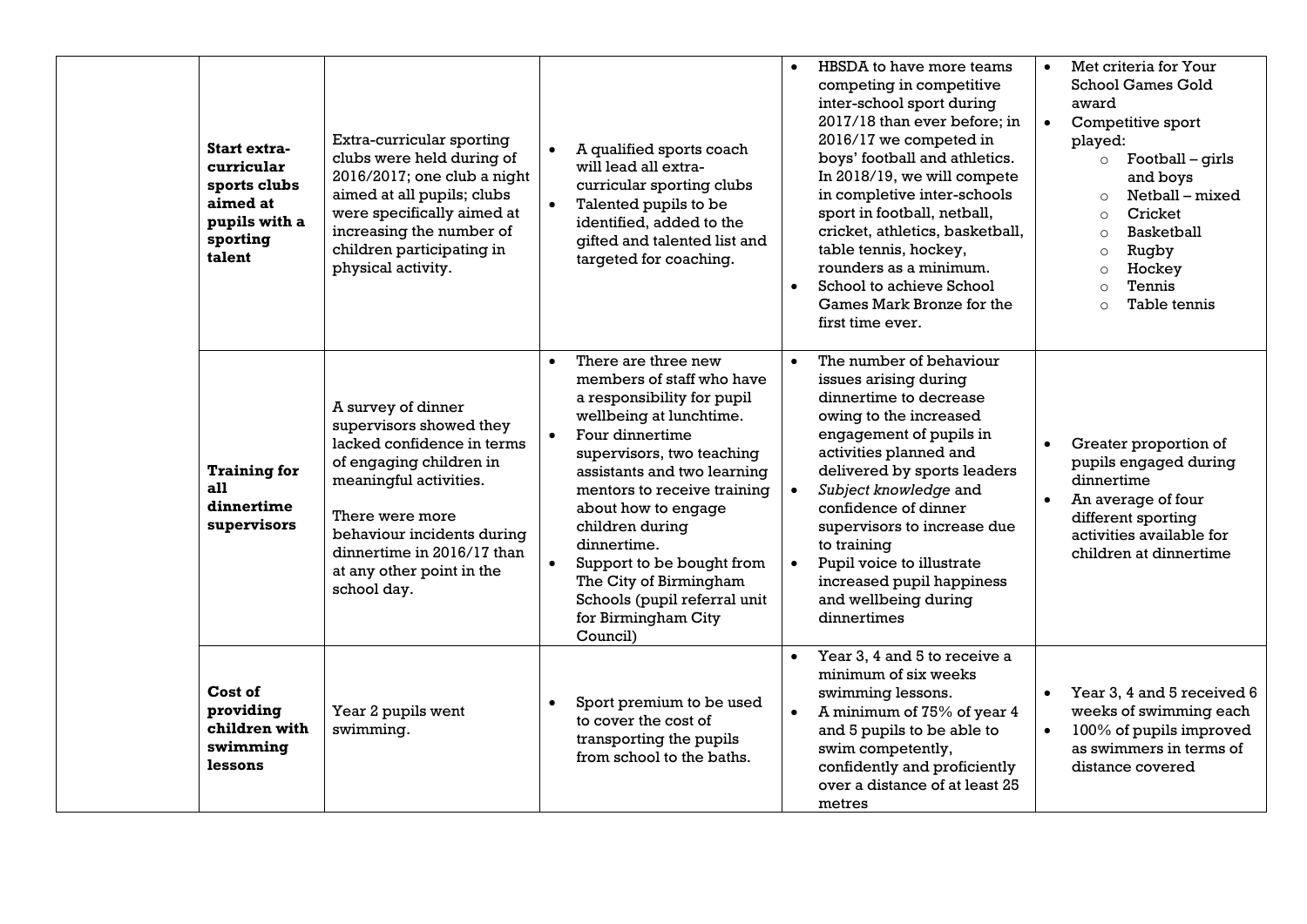| The profile of PE<br>and sport being<br>raised across the<br>school as a tool<br>for whole school<br>improvement | <b>Children to</b><br>attend live<br>sporting<br>events                                                    | This is something new for<br>2018/19.                                                                                                 | $\bullet$ | At least once a term,<br>children will be taken to a<br>live sporting event linked<br>to the PE and sport<br>curriculum for that term. | $\bullet$              | Children to watch the<br>following sports live:<br>Football; both male<br>$\circ$<br>and female<br>Netball<br>$\circ$<br><b>Basketball</b><br>$\circ$<br>Cricket<br>$\Omega$<br><b>Athletics</b><br>$\Omega$                                                                      |           | Sporting events watched in<br>2017/18:<br>$\bullet$ Football –<br>Birmingham City<br>Ladies<br>Basketball - British<br><b>Basketball League</b><br>Finals<br>Athletics - British<br>Athletics Indoors<br>Championships<br>Athletics - British<br><b>Athletics</b><br>Championships                    |
|------------------------------------------------------------------------------------------------------------------|------------------------------------------------------------------------------------------------------------|---------------------------------------------------------------------------------------------------------------------------------------|-----------|----------------------------------------------------------------------------------------------------------------------------------------|------------------------|-----------------------------------------------------------------------------------------------------------------------------------------------------------------------------------------------------------------------------------------------------------------------------------|-----------|-------------------------------------------------------------------------------------------------------------------------------------------------------------------------------------------------------------------------------------------------------------------------------------------------------|
| Increased<br>confidence.<br>knowledge and<br>skills of all staff in<br>teaching PE and<br>sport                  | Develop the<br>PE<br>curriculum<br>by<br>introducing a<br>scheme of<br>work to<br>support staff            | Lesson plans purchased<br>from the PE Hub.                                                                                            | $\bullet$ | Invest in Val Salbin scheme<br>of learning                                                                                             |                        | Scheme of learning provides<br>a simple step-by-step quide<br>to teaching PE lessons linked<br>to gymnastics, multi-skills<br>etc. Staff to be more<br>confident when planning and<br>delivering PE lessons.                                                                      | $\bullet$ | Val Salbin scheme of<br>work purchased to<br>support delivery of PE                                                                                                                                                                                                                                   |
|                                                                                                                  | <b>High Quality</b><br><b>Training for</b><br>staff/PE Lead                                                | NQT supported during PE<br>lessons - team teaching,<br>planning etc.                                                                  |           | Staff CPD around planning<br>and teaching consistently<br>good PE lessons                                                              | $\bullet$              | Improvement in the standard<br>of PE lessons as seen<br>through lesson observations<br>and pupil voice.<br>Pupil voice to illustrate<br>increased pupil happiness<br>and wellbeing during PE<br>lessons.<br>Increased success for HBSDA<br>during inter-school sporting<br>events | $\bullet$ | Inter-school titles won in:<br>Football<br>$\Omega$<br>Netball<br>$\circ$<br>Hockey<br>$\Omega$<br><b>Athletics</b><br>$\Omega$<br>Rugby<br>$\circ$<br><b>Basketball</b><br>$\circ$<br>HBSDA PE curriculum<br>aligned with competition<br>calendar to ensure<br>children prepared for<br>competitions |
| <b>Broader</b><br>experience of a<br>range of sports<br>and activities<br>offered to all<br>pupils               | <b>Provide G&amp;T</b><br>pupils with a<br>pathway by<br>developing<br>links with<br>local sports<br>clubs | Four children played for a<br>football team outside of<br>school in 2016/17, while<br>one child played for a<br>professional academy. | $\bullet$ | Identification and<br>signposting of talented<br>pupils as well as children<br>enthusiastic about sport.                               | $\bullet$<br>$\bullet$ | Confidence and self-esteem<br>improved through active<br>participation in sport.<br>More children participating<br>in organised sport outside of<br>school for a local team/club.                                                                                                 |           | Links developed with<br>local clubs Bournville and<br>Phoenix; children<br>signposted to these<br>football teams<br>Four children<br>represented the                                                                                                                                                  |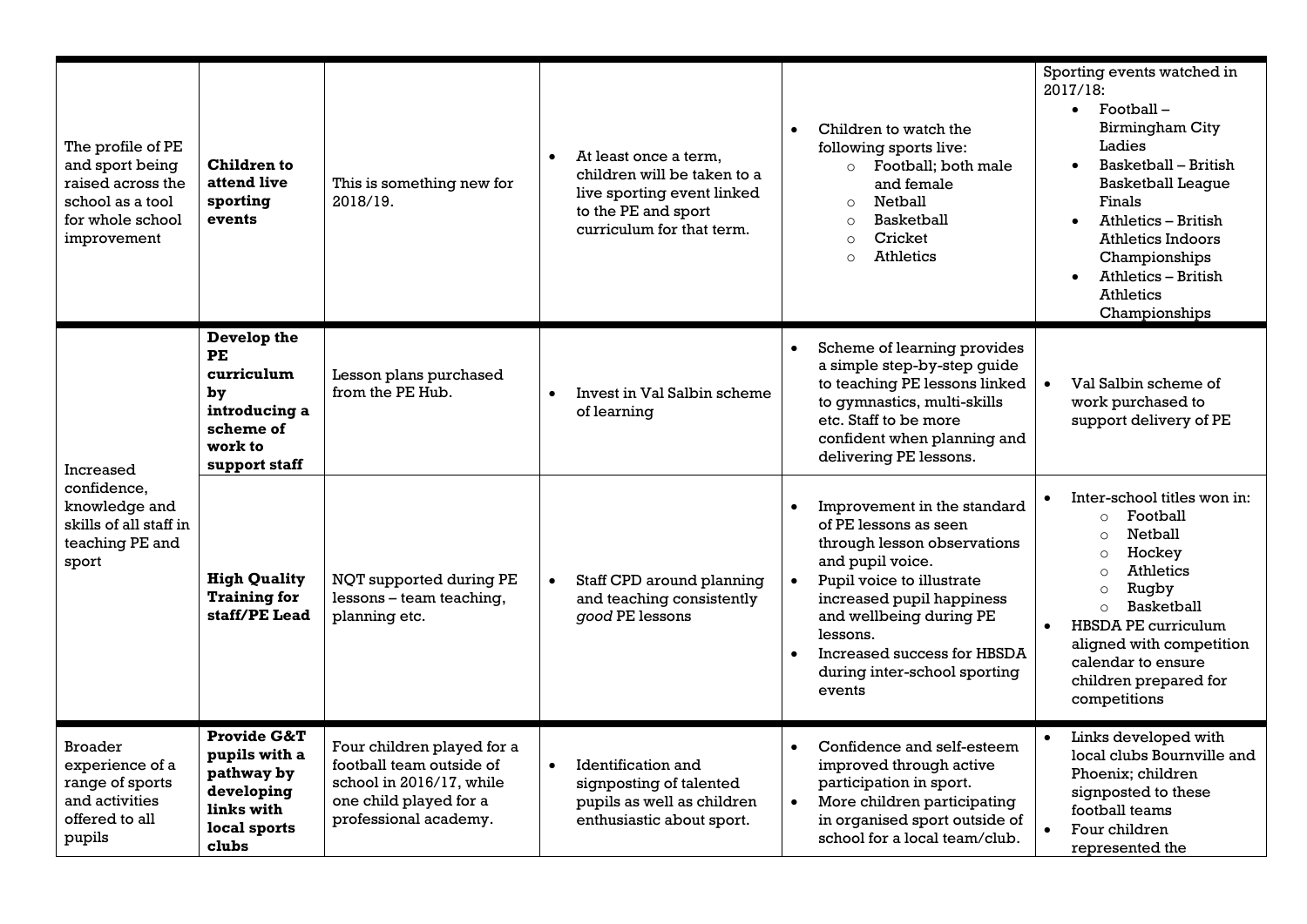|                                                                                             | While 12 children who<br>completed the<br>questionnaire indicated<br>that they played sport or<br>swam with family and<br>friends as a leisure activity.       |                                                                                                                                                                                                                                                   | Improvement in pupils'<br>sporting skills and<br>wellbeing.                                                                                                                                                                                                                                                                                          | <b>Erdingotn and Saltley</b><br>Primary Schools' FA<br>district football team                                                                                  |
|---------------------------------------------------------------------------------------------|----------------------------------------------------------------------------------------------------------------------------------------------------------------|---------------------------------------------------------------------------------------------------------------------------------------------------------------------------------------------------------------------------------------------------|------------------------------------------------------------------------------------------------------------------------------------------------------------------------------------------------------------------------------------------------------------------------------------------------------------------------------------------------------|----------------------------------------------------------------------------------------------------------------------------------------------------------------|
| Use sport as a<br>tool for<br>engaging<br>disengaged<br>pupils                              | No similar project in<br>2016/17                                                                                                                               | Learning mentor to take ten<br>of the most challenging<br>boys to Paddy Benson<br>Boxing Gym in Digbeth,<br>Birmingham. This weekly<br>session will be used as a<br>means for teaching the<br>children about discipline,<br>respect and teamwork. | Children to make greater<br>academic progress as a<br>result of their increased self-<br>discipline.<br>The number of behaviour<br>$\bullet$<br>issues arising during<br>dinnertime to decrease<br>owing to improved<br>discipline of children.<br>Pupil voice to illustrate<br>increased pupil happiness<br>and wellbeing during<br>dinnertimes.    | Reduction in strikes for<br>the boys who participated<br>in the Paddy Benson<br>Boxing programme                                                               |
| <b>Purchase PE</b><br>equipment to<br>be used<br>during<br>lessons                          | The quality and quantity of<br>sports equipment<br>sometimes limited the<br>variety of sports that could<br>be taught during PE and<br>extra-curricular clubs. | Audit equipment and<br>purchase equipment to<br>match PE curriculum<br>Make links with local<br>$\bullet$<br>schools and clubs in order<br>to use their facilities                                                                                | PE curriculum to incorporate<br>a wider variety of sports,<br>with the children being<br>exposed to some sports for<br>the first time, including<br>minority sports such as<br>handball and Gaelic football.<br>Improvement in pupils'<br>sporting skills and<br>wellbeing.<br>Increased success for HBSDA<br>during inter-school sporting<br>events | Table tennis, cricket and<br>handball all played for<br>the first time                                                                                         |
| <b>Purchase</b><br>sport<br>equipment to<br>be used<br>during<br>playtime and<br>dinnertime | There were more<br>behaviour incidents during<br>dinnertime in 2016/17 than<br>at any other point in the<br>school day.                                        | Equipment will be<br>purchased for the<br>following:<br>Football<br>$\circ$<br>Basketball<br>$\circ$<br>Handball<br>$\circ$<br>Dodgeball<br>$\circ$<br>Skipping<br>$\circ$<br>Table tennis<br>$\circ$                                             | As a result of children having<br>more to do at dinnertime.<br>there will be less incidents of<br>poor behaviour, which in<br>turn will have a positive<br>impact on afternoon lessons.                                                                                                                                                              | Greater proportion of<br>pupils engaged during<br>dinnertime<br>An average of four<br>different sporting<br>activities available for<br>children at dinnertime |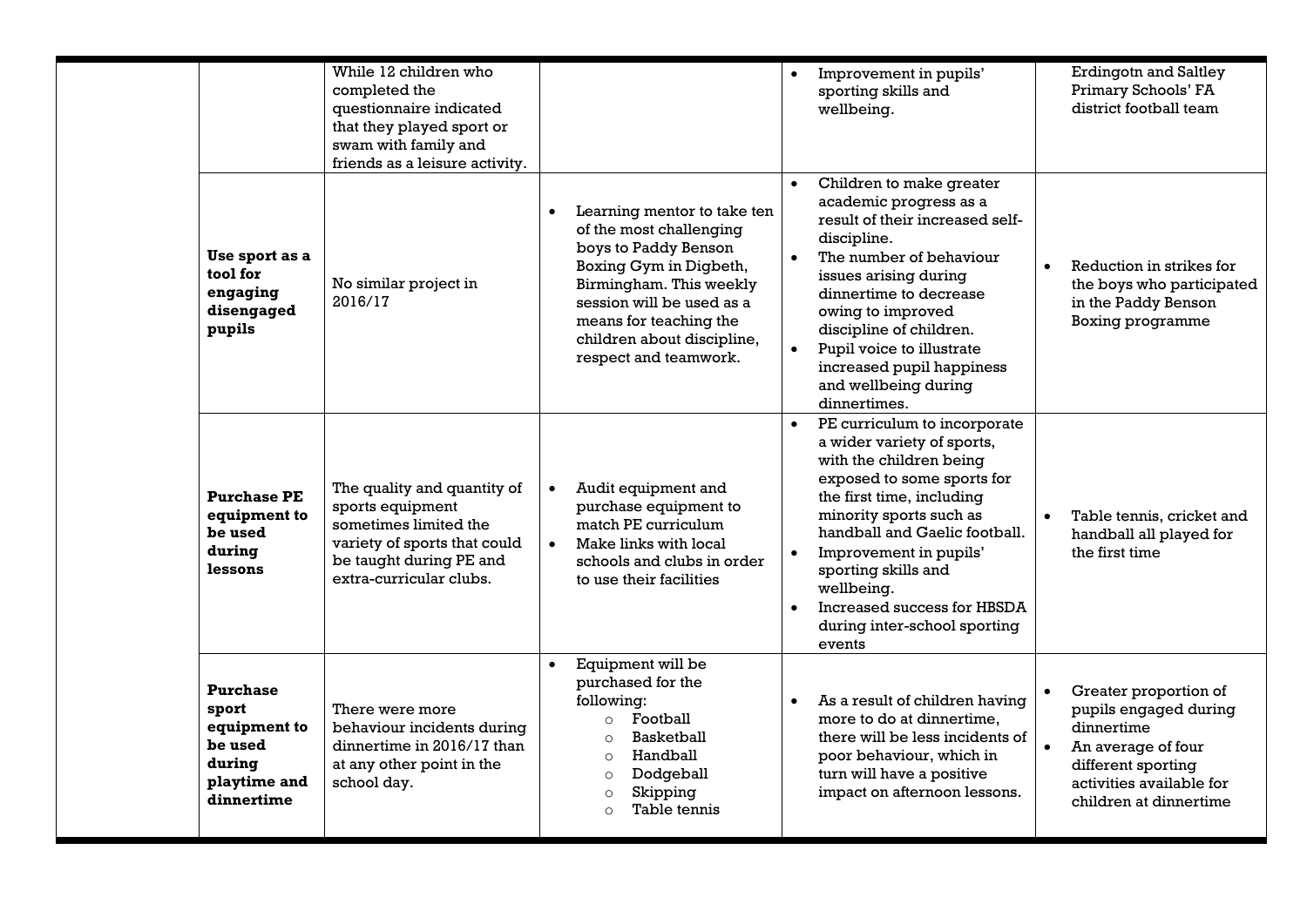| Increased<br>participation in<br>competitive sport | <b>Subsidise the</b><br>cost of<br>purchasing<br>PE kit for<br>pupils in<br>years 4 to 6                                                                                                                            | Due to a number of<br>reasons, including financial<br>hardship, an increasing<br>number of pupils lacked<br>the required PE kit.                                                                                                                                                                                | All children in years 4-6 to<br>have a PE kit in line with<br>the HBSDA uniform policy                                                                                                                                                                                                                                                                                                                                                                                                                                                                                                             | All children to have the<br>$\bullet$<br>required PE kit, as per the<br>school uniform policy<br>Children to participate in<br>lessons safely and<br>confidently.                                                                                                                                                                                                                                                                                                                          | Over 20 children were<br>$\bullet$<br>given a HBSDA PE kit<br>Football boots and shin<br>$\bullet$<br>pads purchased to ensure<br>a number of children<br>could represent the<br>school football team                                                                                     |
|----------------------------------------------------|---------------------------------------------------------------------------------------------------------------------------------------------------------------------------------------------------------------------|-----------------------------------------------------------------------------------------------------------------------------------------------------------------------------------------------------------------------------------------------------------------------------------------------------------------|----------------------------------------------------------------------------------------------------------------------------------------------------------------------------------------------------------------------------------------------------------------------------------------------------------------------------------------------------------------------------------------------------------------------------------------------------------------------------------------------------------------------------------------------------------------------------------------------------|--------------------------------------------------------------------------------------------------------------------------------------------------------------------------------------------------------------------------------------------------------------------------------------------------------------------------------------------------------------------------------------------------------------------------------------------------------------------------------------------|-------------------------------------------------------------------------------------------------------------------------------------------------------------------------------------------------------------------------------------------------------------------------------------------|
|                                                    | Join city-wide<br>sports<br>associations<br>to enable us<br>to participate<br>in inter-<br>school<br>sporting<br>events                                                                                             | HBSDA participated in<br>boys' football, mixed<br>athletics in 2016/17.                                                                                                                                                                                                                                         | Join the following inter-school<br>leagues and associations:<br>Birmingham Primary<br>Schools' FA - girls and<br>boys football<br><b>Erdington and Saltley</b><br>$\bullet$<br>Primary Schools' FA - girls<br>and boys football<br><b>Birmingham Netball</b><br>$\bullet$<br>Association - mixed netball<br>Birmingham Primary<br>$\bullet$<br>School Sports' Association<br>$-$ mixed athletics<br>Birmingham Catholic<br>Sports Association - Gaelic<br>football<br>Clifton Sports Partnership -<br>a variety of sports,<br>including basketball,<br>hockey, athletics,<br>gymnastics and tennis | Increase the number of<br>$\bullet$<br>pupils who play competitive<br>sport by joining a greater<br>number of associations and<br>inter-schools leagues<br>Raise the profile of girls'<br>sport by having dedicated<br>girls' teams in netball and<br>football; increase in the<br>number of girls who play<br>competitive sport for the<br>school<br>Improvement in pupils'<br>sporting skills and<br>wellbeing.<br>Increased success for HBSDA<br>during inter-school sporting<br>events | 14/18 year 6 girls<br>$\bullet$<br>represented HBSDA in<br>inter-school sport<br>$7/14$ year 5 girls<br>$\bullet$<br>represented HBSDA in<br>inter-school sport<br>In total, 16 girls from year<br>$\bullet$<br>3-6 represented the<br>school for the first time at<br>inter-school level |
|                                                    | Cover the cost<br>of<br>transportation<br>to inter-<br>school sports<br>fixtures.<br>Release staff<br>to accompany<br>children to<br>inter-school<br>sporting<br>events that<br>are held<br>during school<br>hours. | 32 different HBSDA pupils<br>competed in intra-schools<br>sport in 2016/17. This is<br>approximately 16% of the<br>whole school and 27% of<br><b>KS2.</b><br>32 different HBSDA pupils<br>competed in intra-schools<br>sport in 2016/17. This is<br>approximately 16% of the<br>whole school and 27% of<br>KS2. | By spending more on the<br>cost of transportation and<br>staff release, more children<br>can represent HBSDA in<br>more<br>competitions/competitive<br>sport.                                                                                                                                                                                                                                                                                                                                                                                                                                      | At least 80% of KS2 pupils to<br>compete against a different<br>school in competitive sport.                                                                                                                                                                                                                                                                                                                                                                                               | 68 different HBSDA pupils<br>competed in intra-schools<br>sport in 2017/18. This is<br>approximately 37% of the<br>whole school and 57% of<br>KS2. This is an increase of<br>$21\%$ and $30\%$<br>respectively.                                                                           |